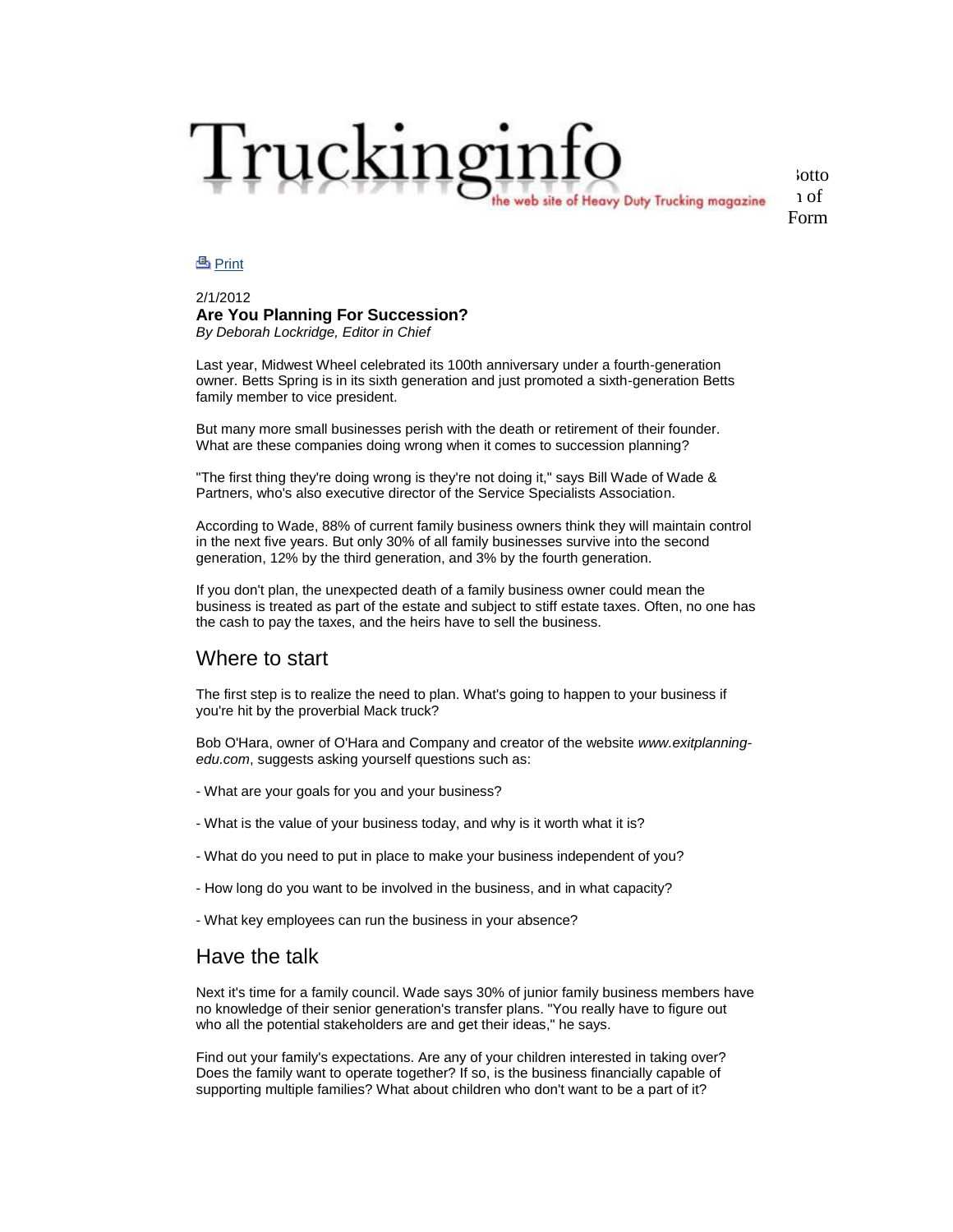You also need to think about whether your kids are qualified to run the business. "You have to make an honest assessment of your children," says O'Hara. "Don't assume the next generation has the same skills."

### Ownership vs. management

This is about more than who will own shares, Wade says. It's about "who's going to do the thankless and countless tasks which make the family business an asset worth preserving in the first place."

He says there are really three different areas of succession to consider:

- 1. Management succession
- 2. Ownership succession
- 3. Leadership succession

In many cases, all three are one person -- the founder of the business. As the company grows, you may find different people can fulfill these different areas. The owners don't necessarily have to be involved in the day-to-day management.

"In a non-family business, decisions regarding leadership and management of the enterprise are generally determined by considerations of competence, commitment and character," Steve Swartz, a family business consultant based in Minneapolis, notes on his website. "In a family-owned business, these objective criteria are often overshadowed by issues of blood relationship, birth order and gender."

It may be that a non-family member is the best choice for succession when it comes to management.

# Do your homework

Research the options available for the ownership and control of land and buildings, machinery and equipment, and inventory.

You'll need to think about whether your business structure is the right one to facilitate a succession, whether it's a sole proprietorship, joint venture, partnership, C-corp, S-corp, etc.

Examine management roles for all individuals, discuss labor allocation and skill development, and research the options for financing the transfer of assets.

If you don't already have a business plan, now is a good time to create one, as well as a board of directors containing an outsider or two.

# All in the family?

Succession planning isn't always about family.

For instance, Total Truck Parts, West Palm Beach, Fla., has a succession plan focused on developing key employees who will continue the business. It recently promoted two of its key managers to its Senior Executive Management Team, including a general manager, as part of plans both for growth and succession.

In addition, many businesses are looking at Employee Stock Ownership Programs, where ownership of the company is gradually transferred to the employees.

# Bring in the experts